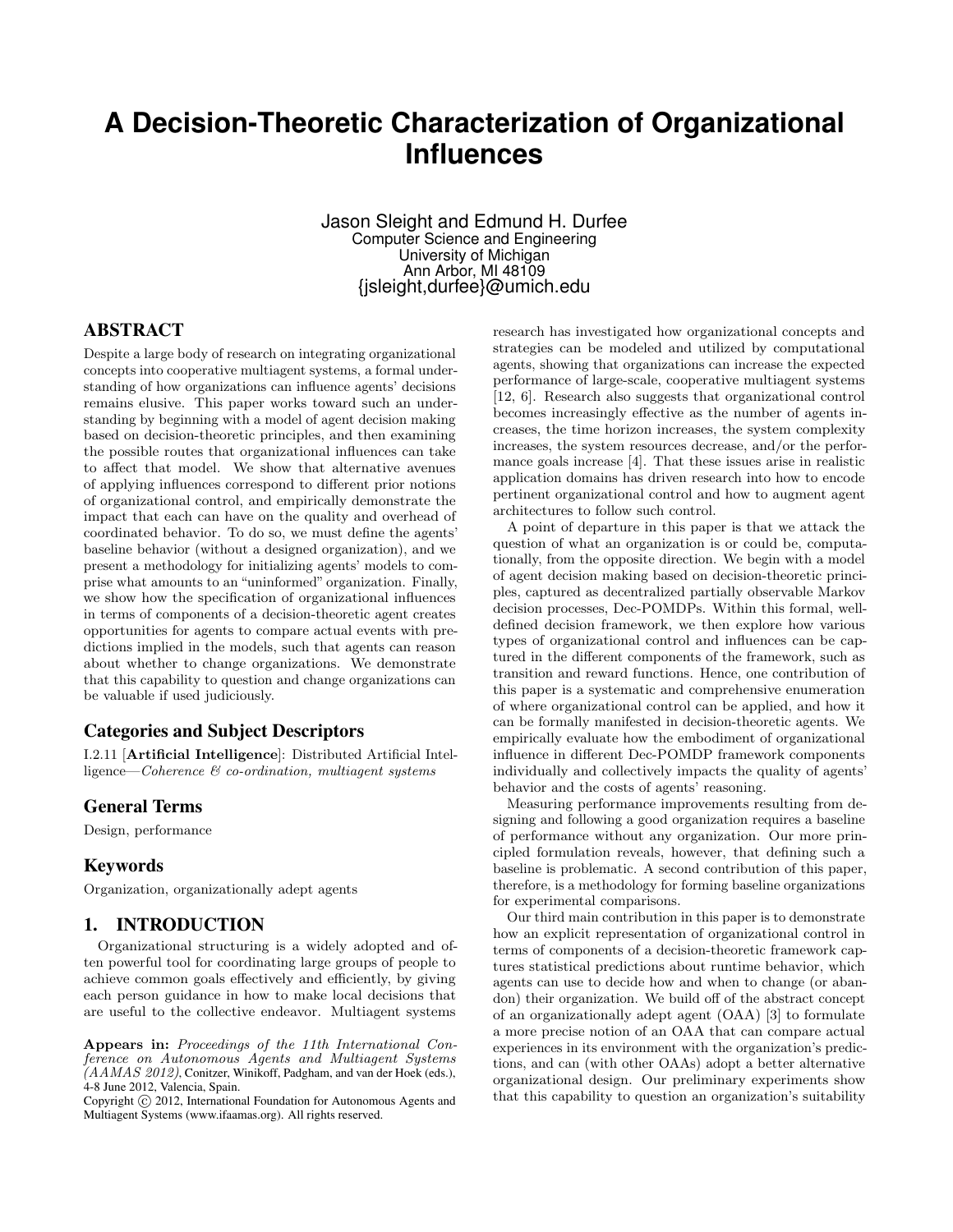rather than to follow it blindly can improve system-wide performance, but that responsiveness needs to be tempered by the costs of reorganization.

The remainder of this paper is structured as follows. In Section 2, we describe the decision-theoretic framework that our agents use and that, for the purposes of this paper, the organizational structure must work within. Then we turn to our first contribution, in Section 3, where we describe how organizational influence is manifested in each of the components and how the different manifestations capture prior organizational strategies in the literature. In Section 4 we make our second contribution by analyzing the space of baseline organizations to consider and justifying our choices for our experiments. Section 5 presents our empirical evaluation of the impact of different forms of organizational influence on the quality and costs of coordination. We then turn to a description of how a rudimentary form of organizational adeptness has been captured in our agents and present preliminary experiments illustrating the promise and potential costs of agents that can change organizations (Section 6). We conclude in Section 7 with a summary of the work presented here and of our ongoing efforts.

## 2. PROBLEM REPRESENTATION

We adopt a standard Dec-POMDP decision model [2],  $\mathcal{M} = \langle \mathcal{N}, S, \alpha, A, R, P, \Omega, O, T \rangle$ , where: N is the set of n cooperative agents; S is the (finite) set of global states;  $\alpha$ is a probability distribution over initial global states; A is the (finite) set of possible joint actions;  $R$  is the joint reward function; P is the joint transition function;  $\Omega$  is the (finite) set of possible joint observations; O is the joint observation function; and  $T$  is the finite time horizon. Given a full specification of the Dec-POMDP, an optimal joint policy,  $\pi^*$ , can be formulated in principle. In practice, however, finding such a policy for anything but very simple problems (with few agents and small state and action spaces) is intractable [2], and even if found, executing such a policy is problematic because it generally assumes that all agents have the same beliefs about the global state.

For these reasons, multiagent approaches to solving such problems often assume that each agent possesses a local view of the joint problem. As is customary in that work, we assume that state is factored: every state is represented using the same set of  $\tau$  state features, such that  $\forall s \in S, s =$  $\langle f_1 \in F_1, \cdots, f_\tau \in F_\tau \rangle$ , where  $F_j$  is the finite set of possible values for state feature  $j$ . Each agent  $i$  has a local state representation  $S_i$  consisting of a subset of the  $\tau$  features. Agent i has a local decision model defined for this state space:  $\mathcal{M}_i = \langle S_i, \alpha_i, A_i, R_i, P_i, \Omega_i, O_i, T_i \rangle$ , where local rewards, transitions, actions, etc. are defined over the states in  $S_i$ . We further adopt the common assumption of local full observability (each agent  $i$  can exactly observe the values of all of its local state's features). Given these assumptions, the local decision model  $\mathcal{M}_i$  of an agent i represents a local MDP, such that an agent can compute its (optimal) local policy  $\pi_i$  with respect to  $\mathcal{M}_i$ . The joint policy is then simply defined as  $\pi = \langle \pi_1, \pi_2, ..., \pi_n \rangle$ .

To illustrate a problem of this type, we use a simplified firefighting scenario, where firefighting agents and fires to be fought exist in a grid world (Figure 1). The global state consists of the locations of the agents and the locations and intensities of the fires. Figure 1 shows an initial global state, where the locations of agents A1 and A2 are shown,

| F <sub>1</sub> |           |  |                |    |  |
|----------------|-----------|--|----------------|----|--|
|                | <b>A1</b> |  | F <sub>3</sub> | A2 |  |
|                |           |  |                |    |  |
|                |           |  |                |    |  |

Figure 1: Example initial state of a  $10\times 5$  firefighting grid world domain. Ai indicates the position of agent  $i$ , and  $Fj$  indicates that there is a fire in that cell with intensity j.

along with positions of each fire  $Fx$ , where x is the current intensity of the fire in that position. Each agent has 6 actions: a NOOP action that makes no change to the world state; 4 possible movement actions (N, S, E, W) that move the agent one cell in the specified direction (and equates to a NOOP if there is no cell in that direction); and a fight-fire (FF) action that decrements by 1 the intensity of the fire in the agent's current location, if any and otherwise behaves like a NOOP. Joint actions are defined as the aggregation of the agents' local actions. Movement actions are independent (agents can occupy the same location), but FF actions are not: the intensity of a fire only decreases by 1 even if multiple agents simultaneously fight it. The joint reward for the agents in states prior to reaching T is the negative sum of the fires' intensities in that state. When the time horizon is reached, the problem episode ends, and the joint reward is 10 times the negative sum of the remaining fires' intensities, encouraging the agents to put all the fires out before the deadline.

An example of how agents might have local models of this joint model is the following. An agent's local state consists of its location and the locations and intensities of the fires. That is, it does not include the position of other agents. Hence, its local action space only includes its 6 actions, and its local transition model will only model how its local actions affect its local state. Its local reward function is the same as the global reward function; note that in this case the sum of the agents' local rewards will overestimate the true (negative) reward. Its local finite time horizon is identical to the global finite time horizon, and its local initial state distribution is calculated by directly mapping the initial distribution of global states into the local state space. Given such a local model, each agent will formulate a local policy that would fight the fires optimally if the agent were alone in the world. Note that, in general, the joint policy formed by the combination of these optimal local policies will not itself be optimal. For example, in Figure 1, both agents will be drawn to the high intensity fire first and redundantly fight it rather than dividing up to fight the two fires concurrently.

## 3. ORGANIZATIONAL INFLUENCE

As just illustrated, optimizing policies for local models of joint problems does not necessarily lead to optimal joint policies. Yet, as has been already discussed, centrally solving for an optimal joint policy is computationally infeasible and can lead to policies that rely on agents knowing the global state. The organizational approach that we examine here, therefore, focuses on modifying agents' local models such that the local policies that agents individually construct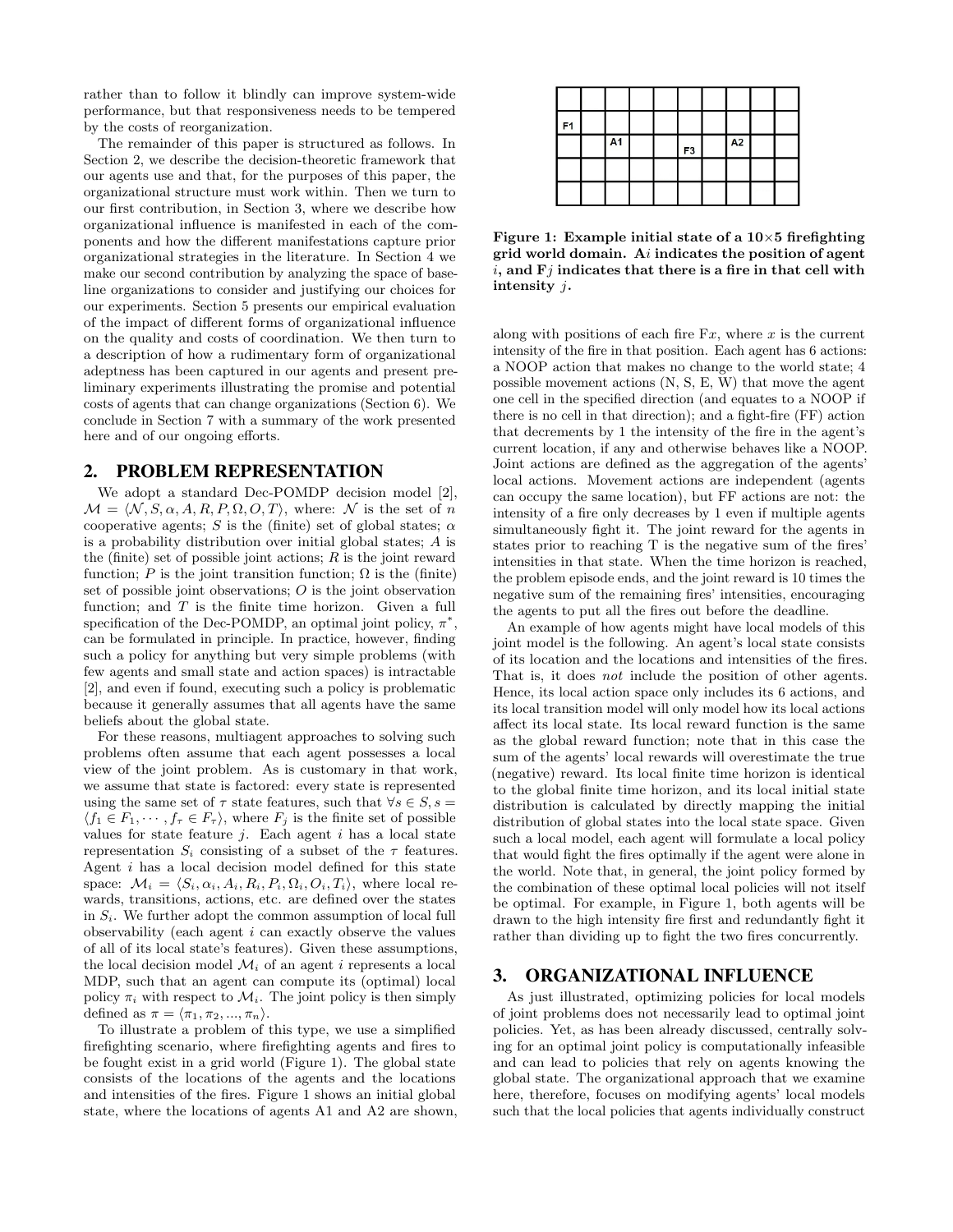will, in combination, result in better joint policies. We note that runtime communication to increase global awareness of agents' states and plans can also help improve coordination (e.g., help prevent firefighting agents from behaving redundantly), and could gainfully augment an organizational approach. However, in the remainder of this paper we assume no communication between agents in order to avoid confounding factors in our presentation and in our analysis of organizational influence's performance.

#### 3.1 Organizational Design Space

We assert that the components of the Dec-POMDP model provide a way to systematically enumerate the dimensions of the organizational design space, at least for designs intended for decision-theoretic agents. Formally, let an organizational design be defined as  $\Theta = \langle \theta_1, \cdots, \theta_n \rangle$  where  $\theta_i = \langle S_{\theta_i}, \alpha_{\theta_i}, A_{\theta_i}, R_{\theta_i}, P_{\theta_i}, T_{\theta_i} \rangle$  is the local organizational model for agent  $i.$ <sup>1</sup>  $\theta_i$  specifies the local state space, initial state distribution, action space, reward function, transition function, and finite time horizon  $(FTH)$  for agent i, when the agent is following organization Θ. We now step through each of the components and discuss how each could be used to introduce some commonly cited organizational influences.

Rewards: The idea of modifying local models to improve coordination is not new. In particular, a growing body of literature on reward shaping specifically looks at how agents' reward functions can be manipulated to bias agents into taking actions that benefit the collective [15, 10]. For example, reward shaping can lead an agent to establish conditions that have no (unshaped) local reward, but that enable other agents to then take actions that lead to high joint reward. In a similar spirit, Agogino and Tumer [1] have explored the process of designing agents' individual objective functions such that maximizing local rewards leads to maximizing a global objective function in expectation. Hence, one obvious dimension in the organizational design space is the space of alternative combinations of reward functions to assign to agents.

Transitions: It turns out, however, that changing each agent's local rewards alone might be insufficient to induce some forms of cooperative behavior. For example, consider the situation where one agent can establish a condition that enables another to take actions that ultimately lead to high reward. An organizational reward function can bias the first agent into establishing the condition; however, the second agent might not take useful precursor actions because its local model indicates that the condition is unlikely to be established by default. To induce the second agent into complementary behavior, the organizational designer needs to convey the expectation that, because of how the first agent's reward is shaped, the second agent should expect the condition to be (or become) established with high probability. The organization could give the second agent a modified transition function indicating that, given organizational influences elsewhere, the condition of interest is now more likely to be established. Note that the revised transition function summarizes the expectations without needing to be specific about the details; the second agent need not reason about how the first will establish the condition, or even which agent is establishing the condition.

Hence, besides reward functions, transition function modification is another dimension of organizational design. While the example above points out how these can be correlated, even if agents' reward functions are left unchanged they could still benefit from improved transition functions, for example, by reflecting the tendencies that agents inherently have in affecting the states that others might face.

Actions: Without specialized optimizations during policy creation, organizational shaping of reward and/or transition components will not reduce the size of the agents' local policy spaces, but only their decisions about which of those policies are optimal. Redesigning some of the other components of an agent's decision model, however, can achieve another objective often attributed to organizational influence, which is to simplify an agent's reasoning. For example, the organizational designer might associate different roles with different agents and thus induce agents to specialize in the possible actions they will exercise. The designer can give agent i a reduced action specification  $A_{\theta_i} \subseteq A_i$  that constrains its choices in some (or all) states. For example, in Figure 1, agent A1 might be prohibited from moving outside of an organizationally-dictated area of responsibility. Chosen well, such restrictions not only help agents pursue complementary policies, but simplify planning for each. Like reward shaping, encoding organizational influence as constraints on behavior is a familiar approach in the literature [6, 11].

States: In a factored state representation, the organizational designer could determine that there are features that an agent can sense that are unnecessary to represent given the organization. In our running firefighting example, for instance, the organizational designer might decide that some (distant) fires need not be modeled by an agent at all (because they are the responsibility of other agents), thereby simplifying its local decision problem. Further, the organizational designer might purposely augment an agent's local state representation with new features, where the designer has decided that those features are crucial to distinguishing between states that otherwise would look locally identical. Such augmentations must be done with caution, however, and if the designer includes such augmentations, it must also delineate the communication protocols and policies that would ensure an agent possesses up-to-date values for those features despite not being able to directly observe them. For instance, in our running example, to improve coordination the designer might insist that each firefighter tell the others which fire it is now working towards extinguishing. Establishing these types of commitments and conventions has proven useful [8], but this paper will only consider organizations that remove state features.

Initial State and FTH: Finally, an organization can also influence an agent's behavior through  $\alpha_{\theta_i}$  and  $T_{\theta_i}$ . In the firefighting scenario, an organization could, for example, initially position the firefighters at particular locations and reflect the influence on initial state correspondingly. Similarly, by shaping the rewards, transitions, and actions of the various agents, the organizational designer might determine that the improved parallelism from coordination means that agents can safely reason over shorter time horizons. Alternatively, the designer might improve coordination by increasing  $T_{\theta_i}$ for the agents, effectively asking them to be less myopic.

## 3.2 Related Work

In the preceding, we have stepped through the compo-

<sup>&</sup>lt;sup>1</sup>As mentioned, for simplicity we assume local state is fully observable. What follows can be extended to local partial observability with the usual impacts on complexity.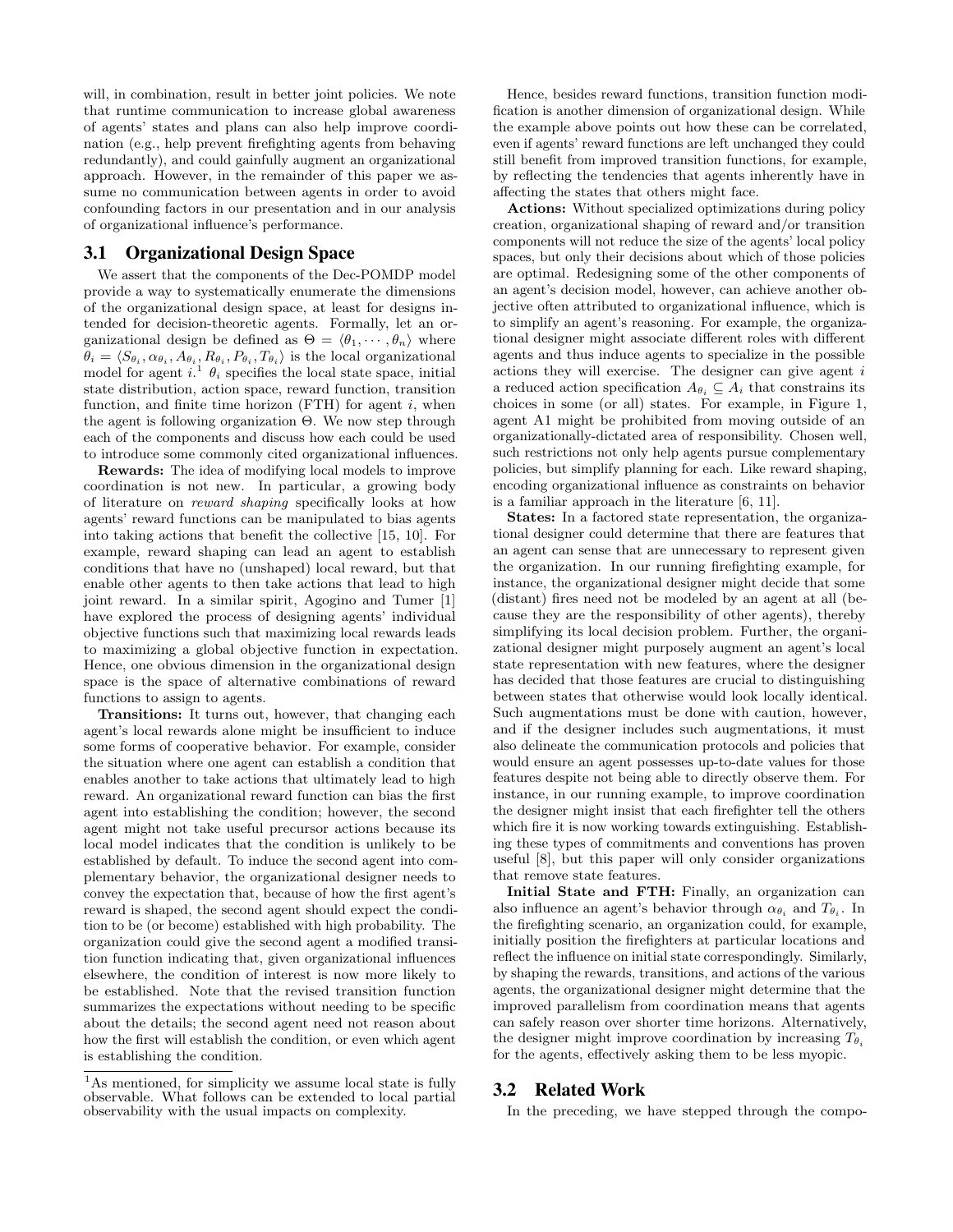nents of a local decision model for a decision-theoretic agent, and described how an organizational designer could adjust a component to influence an agent's decisions. By adjusting the agents' components appropriately, an organizational designer can influence agents to make more complementary, globally-useful decisions, and in some cases also simplify the agents' local reasoning processes. As noted above, adjusting components like reward functions and action spaces have correspondences with familiar notions in the organizational structuring literature. However, prior work on implementing organizational influences within agents largely takes a topdown approach: given influences that a researcher's intuitions determine are pertinent, an agent architecture (such as a BDI architecture [3]) is extended to incorporate those influences. In contrast, the dimensions for organizational influence in this paper emerge from the bottom up, directly from the components of the principled decision-theoretic framework.

Much of the literature in multiagent organization design and specification concentrates on formulating organizational modeling languages (OMLs), such as  $MOISE<sup>+</sup>$  [13] and OMNI [14], among a variety of others. Though the specifics of these OMLs vary, they generally emphasize specifying an agent organization at an abstract level in terms of roles, role relationships/interactions, norms, etc. They also tend to be agnostic about how an agent would map the abstract specification into its internal reasoning processes. Hence, our work here complements that work, helping to bridge the gap between modeling and implementation by identifying opportunities and limitations in what OMLs can express that can be meaningfully mapped into influences over decisiontheoretic agents.

## 4. BASELINE ORGANIZATION

In our preceding characterization of how an organizational designer influences an agent, the basic idea is that the design  $\theta_i = \langle S_{\theta_i}, \alpha_{\theta_i}, A_{\theta_i}, R_{\theta_i}, P_{\theta_i}, T_{\theta_i} \rangle$  supplants the agent's "local" model  $\mathcal{M}_i = \langle S_i, \alpha_i, A_i, R_i, P_i, T_i \rangle$ . But where does an agent's (original) local model come from? Clearly, the performance improvements that an organizational design will make depends on how (dis)organized the agents are when following their initial local models. This means that we could show arbitrarily good performance improvements by initializing agents with arbitrarily bad local models.

This is a fundamental and under-addressed quandary in the artificial agent organizations research field. The combination of initial local models of agents essentially do comprise an organizational design. When assembling an agent system, agents might be selected based on the inherent alignment between their local models and the (organizational) biases of whomever is assembling the system. The actions agents are capable of, the states they can represent, their predispositions about what states are rewarding, etc. can all factor into decisions about which agents are included in the system.

Our evaluation of the improvement achievable by following a designed organization thus depends on defining a baseline organization. To develop as even-handed a baseline as possible, we advocate initializing local decision models by performing an uninformed mapping of the joint Dec-POMDP models into localized versions. In this way, the local models are perforce aligned with the global model, but they are not crafted to differentiate the roles and behaviors of the agents. Essentially, the philosophy is to endow each agent with a local model that directly makes the individual agent

responsible for solving the global problem, to the extent its awareness and capabilities allow.

Specifically, our methodology for initializing agents' local models to provide an experimental baseline is as follows. First, we assume that the subset of state features directly observable to the agent defines its local state representation. Second, the action space of an agent is simply its component of the joint action space. Third, the local reward function is the same as the global reward function, except that any components involving features outside of the agent's local state representation are dropped, since the agent does not have values for those features. Fourth, the local transition model corresponds to the joint transition entries where the existence of other agents is moot. Finally, the initial local state distribution maps the global distribution into the local state space, and the local finite time horizon is identical to the global value. In the firefighting domain, the baseline organization is the local model as we described it in the last paragraph of Section 2.

While this method for creating a baseline model is still dependent on somewhat arbitrary decisions (e.g., which features are included in an agent's local state), the idea is that aspects that influence how an agent formulates a policy (what is rewarding, what might happen in the world, etc.) are aligned with the "true" global model but contain as little information as possible about what an agent might expect others to do in the world. We assume that it is up to an organizational designer to provide such information.

Despite our adoption of this uninformed-but-aligned baseline, we have recognized that other factors also influence the difference that organizational design can make. A simple example we've encountered is how the initial configuration of state can greatly affect whether the baseline organization is effective. In the firefighting domain, if we assume that the fires pop up across the space with uniform probability, then where should we assume firefighters begin? If we assume that they are uniformly distributed in the environment, then their local models (where they prefer fighting nearby fires) inherently lead to a good allocation of tasks (fires) to agents. If we assume that they all start in the same location, on the other hand, then the local models inherently lead to agents moving around en masse and yields no parallelism benefits.<sup>2</sup> Even randomly placing firefighters is not an answer, because distributing fires and agents in the same uniformly random way introduces its own bias. In our experiments described in Section 5.2, we present results from the two extreme environments: the agents beginning uniformly distributed; and the agents beginning clustered in the center of the grid world, which represents the best and worst case in expectation for the baseline organization respectively.

## 5. EVALUATION

We now turn to evaluating our claimed benefits of characterizing the organizational design space in terms of adjusting the components of an agent's decision-theoretic model. In this section, we use our simplified firefighting problem domain to investigate the effects of modifying each component individually, and in combination, as a step toward building an automated design algorithm.

<sup>&</sup>lt;sup>2</sup>Note that if multiple firefighters on the same fire had a super-additive effect, instead of the sub-additive effect in our domain, then initially spreading out could be disadvantageous, while moving around in a pack might be beneficial.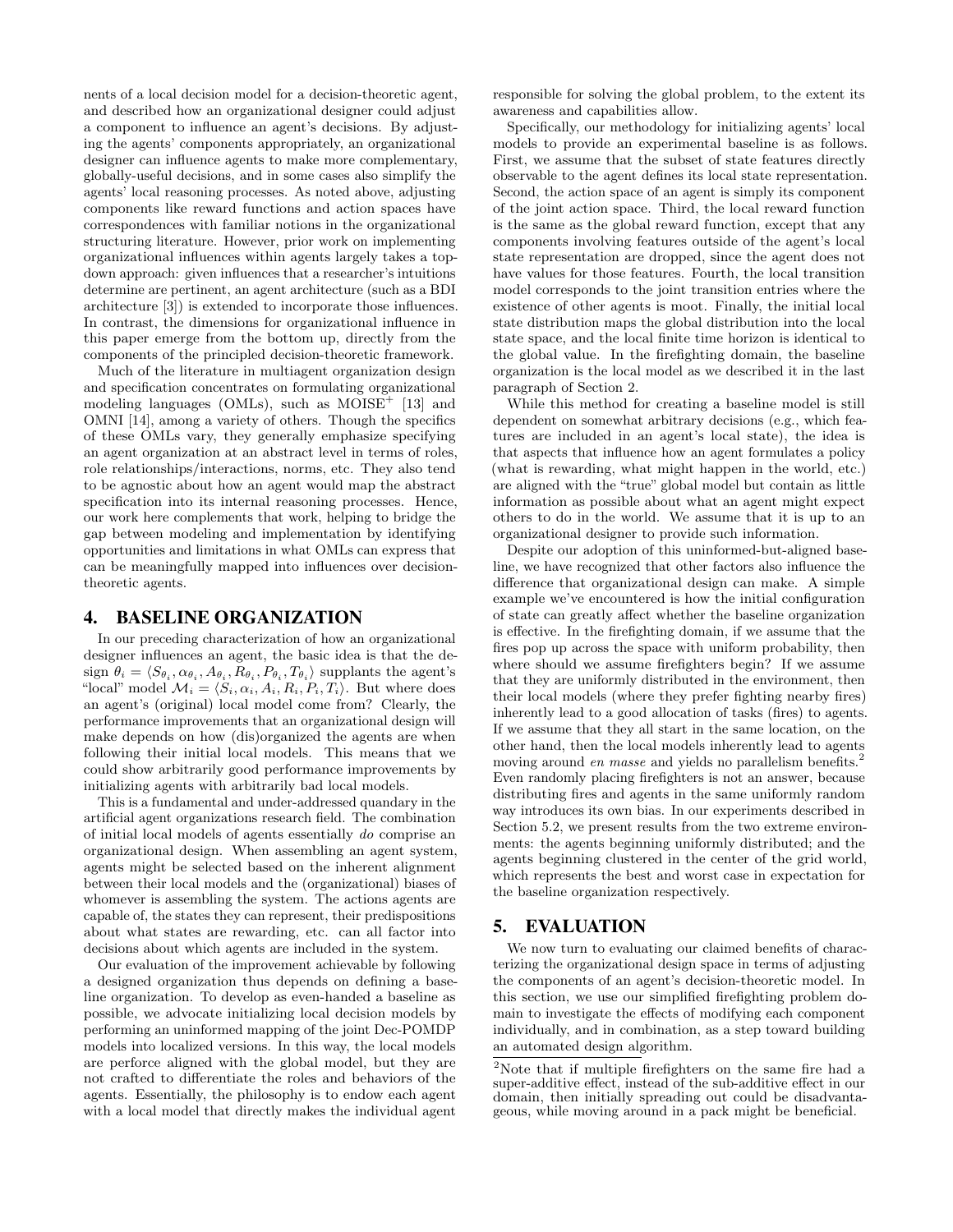The experiments that follow use the problem formulation already described (Section 2), in terms of state features, agents' actions, their transitions, and joint reward function. To test the degree to which an organizational design provides long-term benefit to a multiagent system, we run a fixed organizational design over a large number of randomly-generated problem instances, where each instance is an episode that begins with a randomized configuration of fires and ends when the time horizon is reached. By the luck of the draw, some problem instances might be well suited to one organization over another. We focus on aggregate performance over many episodes not only to smooth out the randomness of the instances but moreover to identify an organization's effectiveness over the long term, due to the assumption that organizational design has a high cost that is amortized over time. The measures of performance of interest are the expected joint reward and the planning overhead of the agents in each episode. A well-designed organization is one that improves joint reward while also simplifying each agent's local planning problem.

## 5.1 Comparison to Optimal

To be able to compute an upper-bound on performance (an optimal joint policy) against which to compare, we begin with problems in a simple  $10\times5$  grid world with 2 cooperative agents and 2 fires, as illustrated in Figure 1. The distribution of fires' locations is uniformly random over the entire grid, and the fires' intensities are uniformly random over  $\{1, 2, 3\}$ ; however, the agents always begin in the same locations (those in Figure 1). To speed up the tests without pruning any viable solutions, the finite time horizon is the maximal time either agent would require to put out both fires alone (varies per episode). To get a sense of the impact of different organizational designs, we tested three designs in addition to the baseline organization. One, called fullOverlapOrg, assigns both agents to be responsible for all fires in the entire grid. However, unlike the baseline organization where agents have no model of each other, fullOverlapOrg provides agents with improved transition models that reflect the possible activities of the other agent. Specifically, our organizational designer heuristically assumes that an agent will first fight the fire closest in its region, then the closest fire from there, and so on, until the time horizon. So, the organization adjusts the other agent's transition function to anticipate that some fires (on the other side of the grid) will have decreasing intensities even without fighting them itself, helping it refrain from rushing to distant high-intensity fires that will be addressed by someone else.

A second organizational design, called partitionOrg, partitions the locations, assigning responsibility for fires in the western 5×5 subgrid to A1, and the eastern subgrid to A2, removing actions from the agents' action spaces that would move them out of their regions. More generally, partitionOrg represents an assignment of each task to exactly one agent.

The third organization is called smallOverlapOrg, in which the 4 middle columns of the grid are in both agents' regions of responsibility. Like in partitionOrg, agents' action spaces are pruned so an agent doesn't consider moving out of its region, while like fullOverlapOrg, an agent has an adjusted transition function to reflect that fires in its local state space have a chance of going out without it fighting them.

To create the local policies, each agent uses its organizational model to create the reachable state space from the

given initial state forward. It then uses CPLEX [7] to calculate the optimal local policy for the reachable state space using the linear program as formulated by Kallenberg [9].

Before describing our results, we have to address one more issue. Agents build policies that only consider states they could conceivably reach within the time horizon. Because an agent using the baseline organization models the world as if it is alone, its reachable state space does not include states where some fires' intensities decrease without it fighting them. Thus, when executing its policy it could reach an unexpected state. Rather than explode the state space by including low-probability transitions covering every possibility, in our experiments we simply assume that when an agent "falls off" its policy (reaches an unplanned state), it constructs a new policy going forward from its (unexpected) current state, and that this planning is instantaneous with respect to events in the world. (The world "waits" for the agent to replan.) While future work should treat this more realistically, for the purposes of our experiments this assumption favors less informed organizations (that fall off policy more frequently) more than informed ones, so the benefits of organizational design will be, if anything, understated. Finally, note that agents given improved transitions might still sometimes fall off policy, because the heuristics used in the transition functions are imperfect.

Our experiments are summarized in Table 1. We generated 1,500 episodes with random initial states and solved each using the 3 organizational designs (partitionOrg, smallOverlapOrg, and fullOverlapOrg), as well as the uninformed baseline organization. We also generated the optimal joint policy for each episode to compute the optimal attainable reward if the agents could afford the time to generate it and could also sense each others' positions. These results show that even simple organizational designs can improve rewards considerably compared to the baseline, but that overly restrictive organizations (partitionOrg) can degrade performance because the same agent too often must fight both fires. As one would expect, more restrictive organizations increasingly simplify agents' local decision problems. Moreover, note that all of the organizations decrease local computation over the baseline, because in the baseline both agents solve larger problems (putting out all the fires by themselves) than when they are informed (through the transition function) that they will have help.

Note that the fullOverlapOrg has greater global awareness than the other organizations; however, this increased awareness incurs greater computational costs. Because performance is basically inversely correlated with computation, we created a unified performance metric by adopting the standard methodology of having the agents sit idle at the start of execution while they create their policies. To do this, we convert the actual CPU time for policy creation into simulation time steps, and then force the agents to sit idle for that many time steps at the beginning of the episode (essentially performing NOOPs). Figure 2 presents the adjusted expected reward after accounting for computational costs as a function of the CPU time per simulation time step. These results confirm our intuitions that when computation is expensive (low c) paritionOrg is best due to its highly simplified decision process. Then as computation becomes cheaper  $(c)$ increases), the more flexible organizations become superior, and finally when computation is very cheap, computing the optimal joint policy becomes best.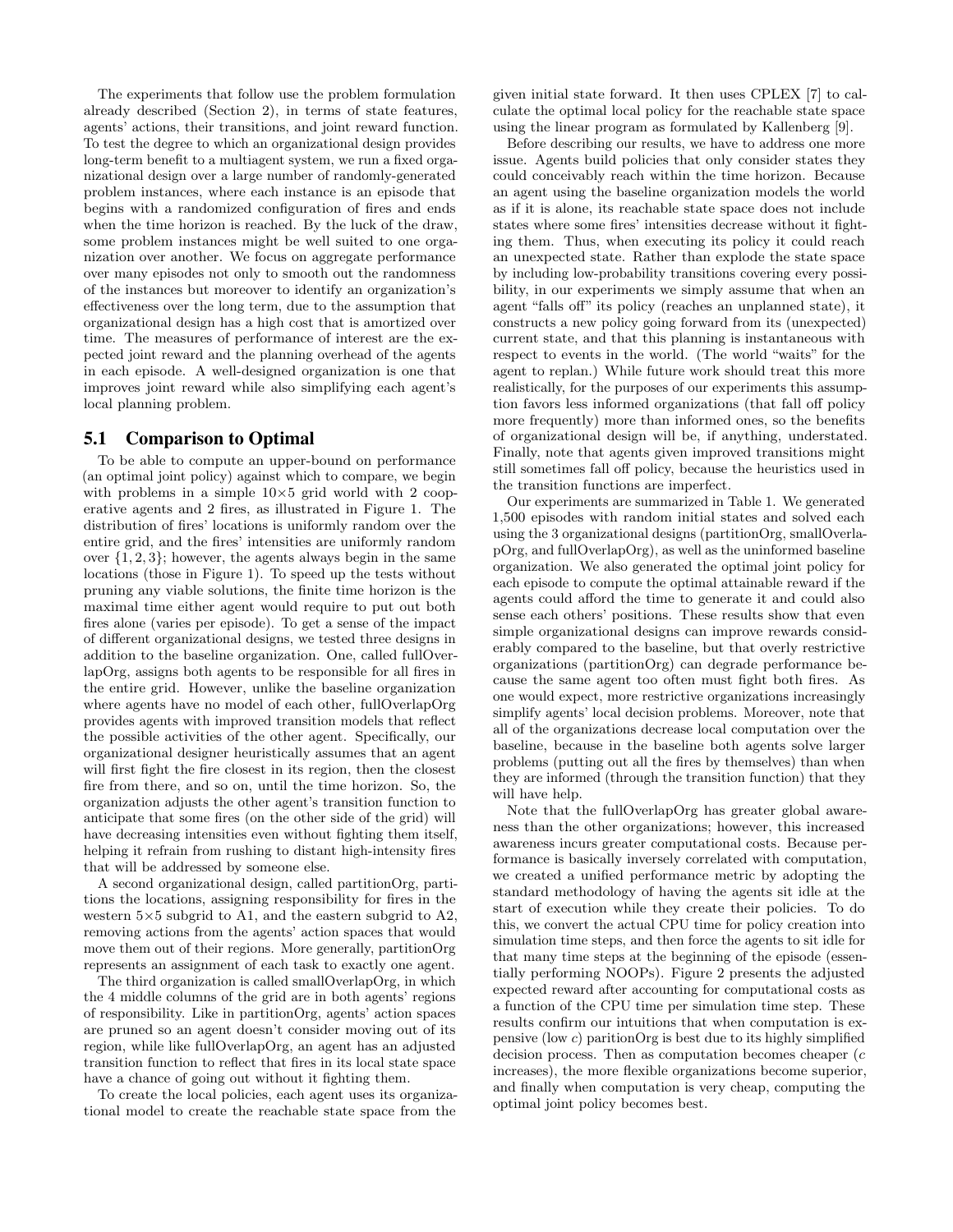|                        | Reward   | Plan Time | Replans |
|------------------------|----------|-----------|---------|
| <b>Baseline</b>        | $-15.97$ | 86        | 1.32    |
| ParitionOrg            | $-16.15$ | 12        | 0.26    |
| <b>SmallOverlapOrg</b> | $-14.74$ | 27        | 0.16    |
| <b>FullOverlapOrg</b>  | $-14.70$ | 70        | 0.14    |
| Joint                  | $-14.37$ | 24558     |         |

Table 1: Mean experimental results for Section 5.1 for expected reward, CPU time to create initial policy (ms), and average number of times the replanning mechanism was invoked per agent per episode.



Figure 2: Adjusted rewards for Section 5.1 after accounting for computation time as a function of the CPU time per simulation time step.

#### 5.2 Design Components

We now turn to isolating the impact of different dimensions of organizational design, corresponding to different components of the agents' decision models. For these experiments, we use larger environments with 10 cooperative agents and 10 fires on a  $25\times10$  grid. Fires are still distributed uniformly randomly over the entire grid, with intensities drawn uniformly from  $\{1, 2, 3\}$ . As discussed at the end of Section 4, the initial locations of the agents can favor, or disfavor, some organizational designs. Thus, in these experiments, we consider two extreme cases of initial locations for the agents: where they are evenly spread around the environment; and where they are clustered at the center of the grid.

To understand the impact of designing along different dimensions, we implemented largely the same organizational structure using the different components. The structure inherits from the smallOverlapOrg in Section 5.1, narrowing agents' ranges of policies to consider while still providing them with some flexibility to load balance by having overlapping regions of responsibility. Specifically, the  $25\times10$  grid is divided into 10 distinct  $5\times 5$  subgrids, one for each agent, to act as the agent's primary area of responsibility (PAR). In each (non-wall) direction, the subgrid is expanded by 3 cells to introduce overlap; conceptually, this is an agent's secondary area of responsibility (SAR). We implemented 5 organizations capturing this fundamental structure: actionOrg removes actions that take an agent out of its combined PAR and SAR; stateOrg removes features for states outside of the combined PAR and SAR; rewardOrg penalizes the agent with increasing severity for leaving its PAR (Manhattan distance from PAR squared); transitionOrg models how

fires in the PAR and SAR might go out due to someone else's actions using the same heuristics as in Section 5.1 (and like stateOrg ignores more distant fires to curb state-space explosion resulting from the richer transition model); and fullOrg uses all of the dimensional levers just described.

We generated 100 random episodes (initial fire configurations), for each of the spread and clustered variations of agents' initial locations. For each episode, we ran each of the 5 organizations above, as well as the baseline organization. The problems were too large to compute optimal joint policies. Table 2 presents the results for these experiments.

These results illustrate many of the intuitions from Section 3.1. As others have discovered, reward shaping can be a powerful tool for increasing the expected joint reward; however, it does not generally reduce the agents' computational efforts. Shaping the transition functions can also yield a large increase in the expected reward; however, it substantially increases the agents' computational costs. Notice that organizations with improved transition functions replan during execution much less, indicating that if recovering from falling off policy incurs non-negligible cost, then transition shaping could be of critical importance. We also observe that constraining the agents' action or state spaces can greatly simplify the agents' decision problems and can also increase the expected joint reward. Finally, with fullOrg, we observe that the organizational influences in the components are not completely redundant, as it is largely possible to obtain the additive benefits found in each of the other organizations. The drop in expected reward as compared to transitionOrg is due to the shaped reward functions urging agents to quickly go their respective PARs rather than stop and fight fires along the way. However, also note that the computation time is drastically reduced, suggesting that the tradeoff would be beneficial unless computation is exceptionally cheap.

Finally, the reader may have noted that our experiments did not evaluate the impact of restructuring the other two components: the initial state distribution  $\alpha_{\theta_i}$ ; and the time horizon  $T_{\theta_i}$ . One could envision organizations that modify  $T_i$ to give agents specific roles for planning horizons, where some agents focus on the near-term and others on the long-term, though the organization would probably also focus an agent's action space  $A_{\theta_i}$  on actions of a matched granularity. If  $\alpha_i$ summarizes the exogenously-determined initial state, the designer can only map this into the agent's adjusted state space  $S_{\theta_i}$ , as was implicitly done for the organizational variations above. However, as seen in the relative performance between the spread and clustered environments, if the organization can impose initial states on agents (spreading them out in anticipation of arising fire configurations), then this provides an additional lever for influencing collective performance.

#### 6. ORGANIZATIONAL ADEPTNESS

As demonstrated in Section 5.1, an organizational designer confronts tradeoffs in deciding how tightly to influence the agents. If not tightly enough, agents might duplicate effort or work at cross purposes while, if too tightly, agents might load balance poorly or have tasks fall between the cracks. We assume the organizational designer can use a model of the expected problem distribution to form an organization that, in expectation, will work best. However, if its model is (or over time becomes) erroneous, the agents must decide how to refine, revise, or even abandon that organizational structure.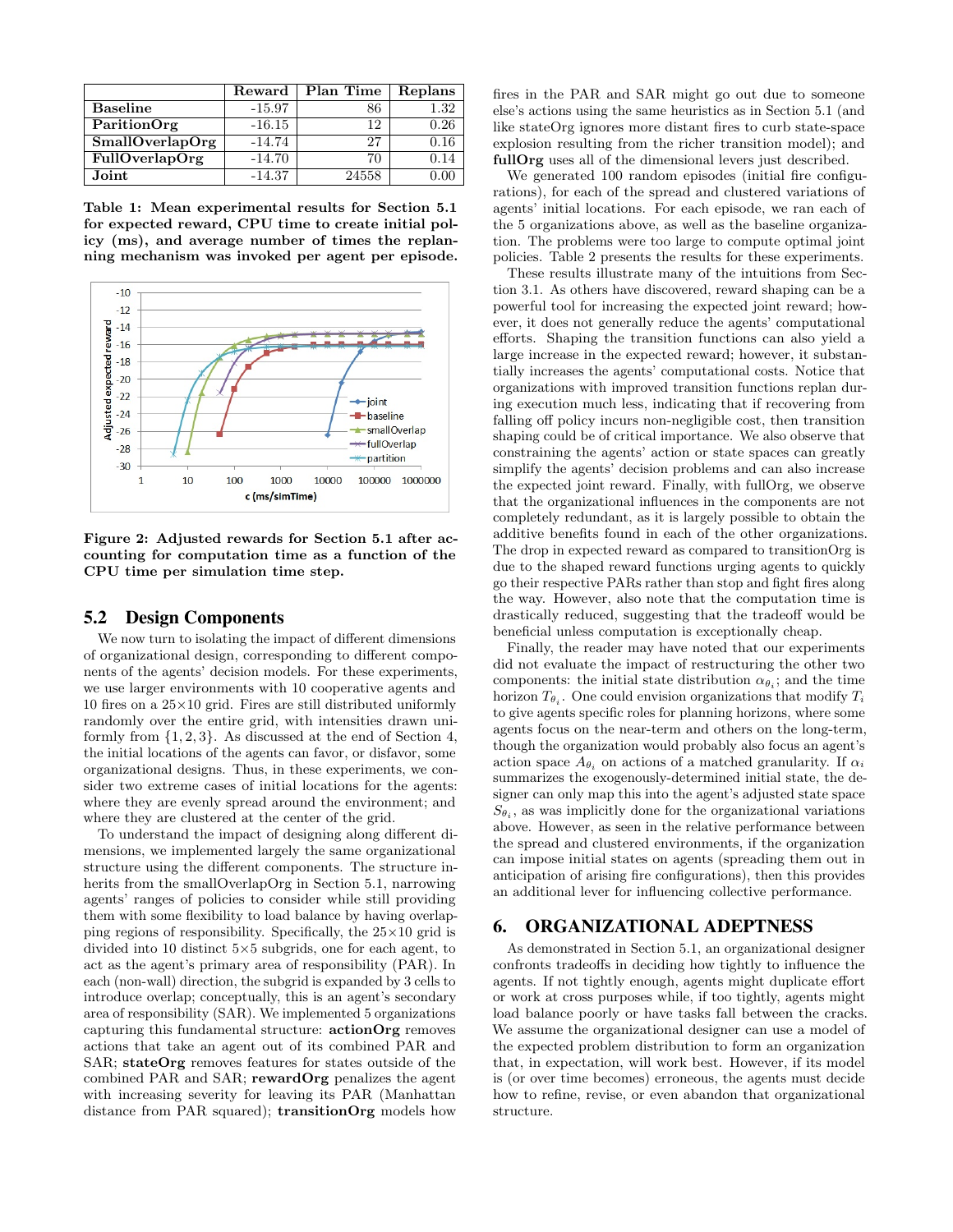|                      |           | Large Problems (Spread) |         | Large Problems (Clustered) |           |         |  |
|----------------------|-----------|-------------------------|---------|----------------------------|-----------|---------|--|
|                      | Reward    | Plan Time               | Replans | Reward                     | Plan Time | Replans |  |
| <b>Baseline</b>      | $-107.40$ | 1646                    | 7.89    | $-436.7$                   | 10912     | 0.00    |  |
| RewardOrg            | $-91.45$  | 1817                    | 7.49    | $-242.0$                   | 11051     | 9.38    |  |
| <b>TransitionOrg</b> | $-85.14$  | 14606                   | 0.86    | $-222.5$                   | 10859     | 0.55    |  |
| ActionOrg            | $-94.14$  | 551                     | 7.70    | $-264.5$                   | 621       | 8.56    |  |
| StateOrg             | $-94.14$  | 1237                    | 2.60    | $-254.4$                   | 1588      | 1.50    |  |
| FullOrg              | $-87.51$  | 5476                    | 0.88    | $-250.4$                   | 2652      | 1.02    |  |

Table 2: Mean experimental results for Section 5.2 for expected reward, CPU time to create initial policy (ms), and average number of times the replanning mechanism was invoked per agent per episode.

Following Corkill et al. [3], we refer to agents with this capability as organizationally adept agents (OAAs). As advocated elsewhere [5], agents need operational control capabilities to elaborate and refine organizational control guidelines. For example, agents with overlapping areas of responsibility can use operational control to resolve who is responsible for which tasks in the current situation. But operational control can be expensive (in computation, communication, delay, etc.), so organizations that more narrowly define the roles of each agent, and thus require less operational control, can be preferable. However, if the designer's assumptions about the problems that will be encountered are wrong, a narrower organization might leave too little latitude for operational refinement to meet coordination needs. An OAA should be able to compare the problems actually encountered to the organizational designer's expectations, and decide whether a change or abandonment of organization is warranted, thus allowing for narrower organizations to be utilized.

Our decision-theoretic formulation of organizational design provides a framework for agents to make such comparisons and decisions, and thus for a more formal characterization of what it means for an agent to be organizationally adept. For example, an OAA i can compare its organizational initial state distribution  $\alpha_{\theta_i}$  with the initial states it has actually witnessed over a series of episodes to detect mismatches. Similarly, i can recognize that, for example, the probabilities that fires will be be put out by others according to  $P_{\theta_i}$  are not supported by statistics over observed transitions, or that states whose rewards have been shaped by the organization are seldom reachable.

When the expectations implied in the organizational structure stem from high-level assumptions the designer has about the problem domain, such as that fires will appear uniformly randomly through the entire region, the designer can annotate an organization with the assumptions on which its selection is conditioned. Our current decision-theoretic OAA architecture captures such annotations in terms of variables to monitor and expectations over their values. More formally, optionally along with its organizational specification  $\theta_i$ , agent  $i$  can receive a set of monitor-variable and value-expectation pairs  $\psi_i = \langle (\psi_{i_1}, v_{i_1})...\psi_{i_m}, v_{i_m} \rangle \rangle$ . (If none are provided, the OAA can still use the expectation implicit in  $\theta_i$ .) Essentially, the annotated formulation indicates that, to the extent that the monitor-variables take on values consistent with expectations, the organization should be followed.

As a preliminary illustration of these OAA concepts, we use our 10-agent problem domain from Section 5.2 and consider two different models of how fires arise: having an increasingly higher probability of arising toward the east end of the grid; and having an increasingly higher probability of arising toward the west end. Note that the desired organizational behavior is significantly different between the two environments; in the eastEnvironment we would want to designate more agents to the eastern region (and vice versa for the westEnvironment). We designed a specialized organization for each case, which are analogous to fullOrg from Section 5.2 except that the PARs are non-uniformly sized to compensate for the biased fire distributions. For example, in the westOrg, 3 agents are responsible for the western 4 columns  $(4\times3, 4\times4, \text{ and } 4\times3 \text{ PARS})$ . Working eastward, the PARs get progressively larger, starting with two  $4\times5$ PARs (stacked vertically), then two  $5\times5$  PARs, then two  $6\times5$ PARs. Finally, a lone agent is responsible for the eastern edge with a  $5\times10$  PAR. The eastOrg is a symmetric copy of the westOrg. Associated with each organization is a set of monitor variables informing each agent that the organizational designer expected one fire, on average, to be in its PAR (for that organization).

We provided the agents with both of these annotated organizations, in addition to fullOrg, which is weakly applicable both environments. The agents all initially adopt (based on the designer's directives) fullOrg to reflect the designer's uncertainty about the environment. As episodes are experienced, the agents track their monitor variables. They then jointly aggregate this observational evidence, e, and perform Bayesian inference to calculate the likelihood that each of the environments is the actual environment being observed, which are used to estimate the expected reward of following each available organization. The agents then collectively and greedily adopt the organization with the highest anticipated expected reward. Formally, they adopt  $\Theta^*$ :

$$
\Theta^* = \arg\max_{\Theta} E[R|\Theta, e] - c(\Theta_c, \Theta)
$$

$$
E[R|\Theta, e] = \sum_j Pr(M_j|e)E[R|\Theta, M_j]
$$

where  $c(\Theta_c, \Theta)$  is the cost of switching from the current organization  $\Theta_c$  to  $\Theta$ . We assume there is no cost for remaining in the same organization,  $\forall i \ c(\Theta_i, \Theta_i) = 0$ .  $Pr(M_i | e)$  is the likelihood of environmental model  $M_i$  being the actual model given e, which the agents calculate via Bayesian inference.  $E[R|\Theta, M_i]$  is the expected reward of following organization  $\Theta$  in  $M_i$ , which we assume is provided by the organizational designer in the annotations. For our experiments, we estimated  $E[R|\Theta, M_i]$  by a priori simulating  $\Theta$  on a training set of episodes created from  $M_i$ .

Our experiments present the agents with episode batches where the true environment model is selected uniformly randomly from the two environments every 20 episodes (all organizations face the same episodes in the same order).